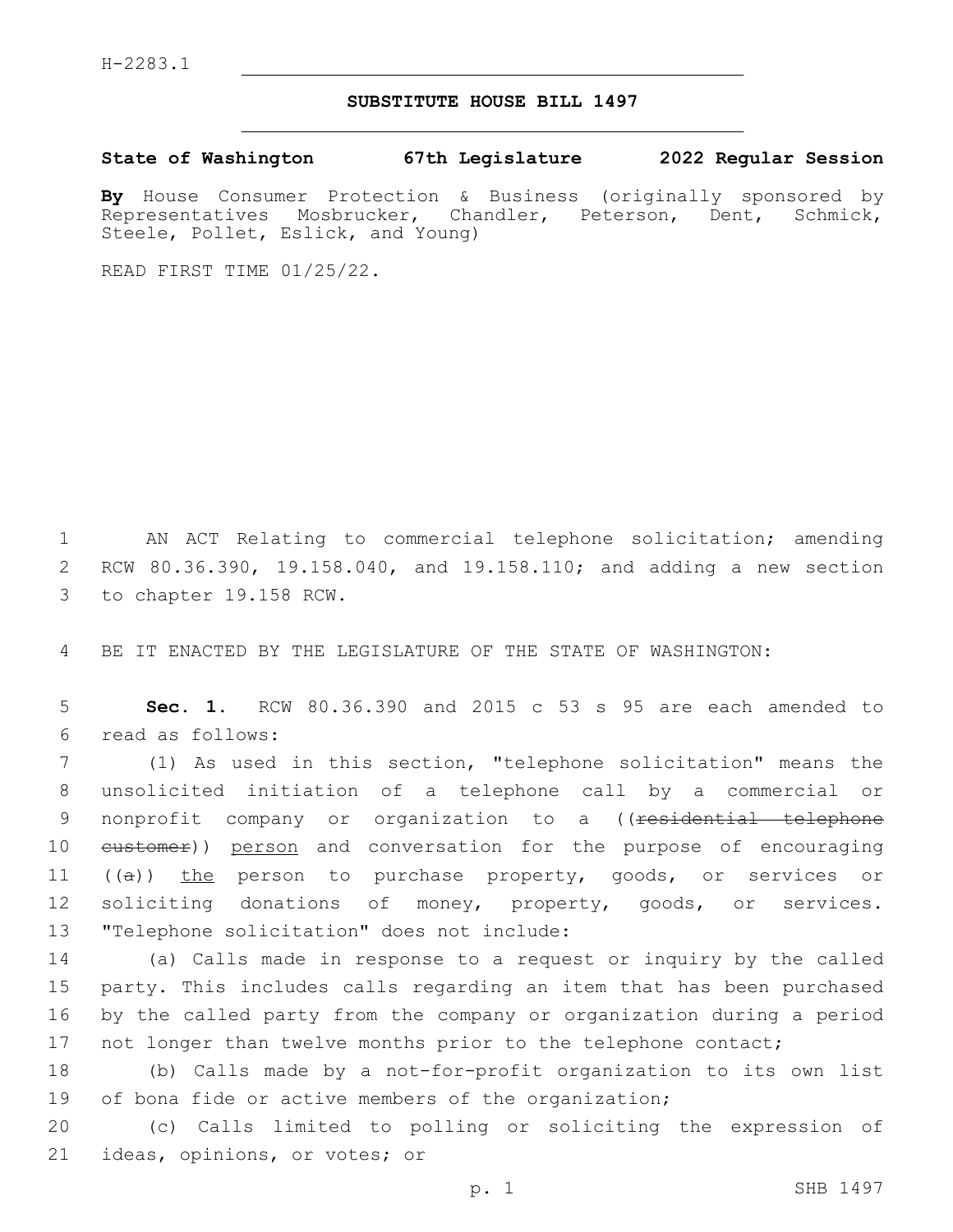(d) Business-to-business contacts.1

 For purposes of this section, each individual real estate agent or insurance agent who maintains a separate list from other individual real estate or insurance agents shall be treated as a company or organization. For purposes of this section, an organization as defined in RCW 29A.04.086 or 29A.04.097 and organized pursuant to chapter 29A.80 RCW shall not be considered a commercial 8 or nonprofit company or organization.

 (2) A person making a telephone solicitation must identify him or herself and the company or organization on whose behalf the solicitation is being made and the purpose of the call within the 12 first ((thirty)) 30 seconds of the telephone call.

13 (3) As used in this section, "telephone solicitor" means a 14 commercial or nonprofit company or organization engaged in telephone 15 solicitation.

16 (4) If the telephone solicitor is requesting a donation or gift 17 of money, the telephone solicitor must ask the called party whether 18 they want to continue the call, end the call, or be removed from the 19 solicitor's telephone lists.

20 (5) If, at any time during the telephone contact, the called 21 party states or indicates they want to end the call, the telephone 22 solicitor must end the call within 10 seconds.

23 (6) If, at any time during the telephone contact, the called 24 party states or indicates that he or she does not  $((\text{wish}))$  want to be 25 called again by the ((company or organization)) telephone solicitor 26 or wants to have his or her name  $((and))_L$  individual telephone 27 number, or other contact information removed from the telephone lists 28 used by the ((company or organization making the telephone 29 solicitation, then)) telephone solicitor:

30 (a) The telephone solicitor shall inform the called party that 31 his or her contact information will be removed from the telephone 32 solicitor's telephone lists for at least one year;

33 (b) The telephone solicitor shall end the call within 10 seconds;

 (c) The ((company or organization)) telephone solicitor shall not make any additional telephone solicitation of the called party at ((that telephone number)) any telephone number associated with that 37 party within a period of at least one year; and

38 (((b))) (d) The ((company or organization)) telephone solicitor 39 shall not sell or give the called party's name  $((and))_{L}$  telephone 40 number, and other contact information to another company or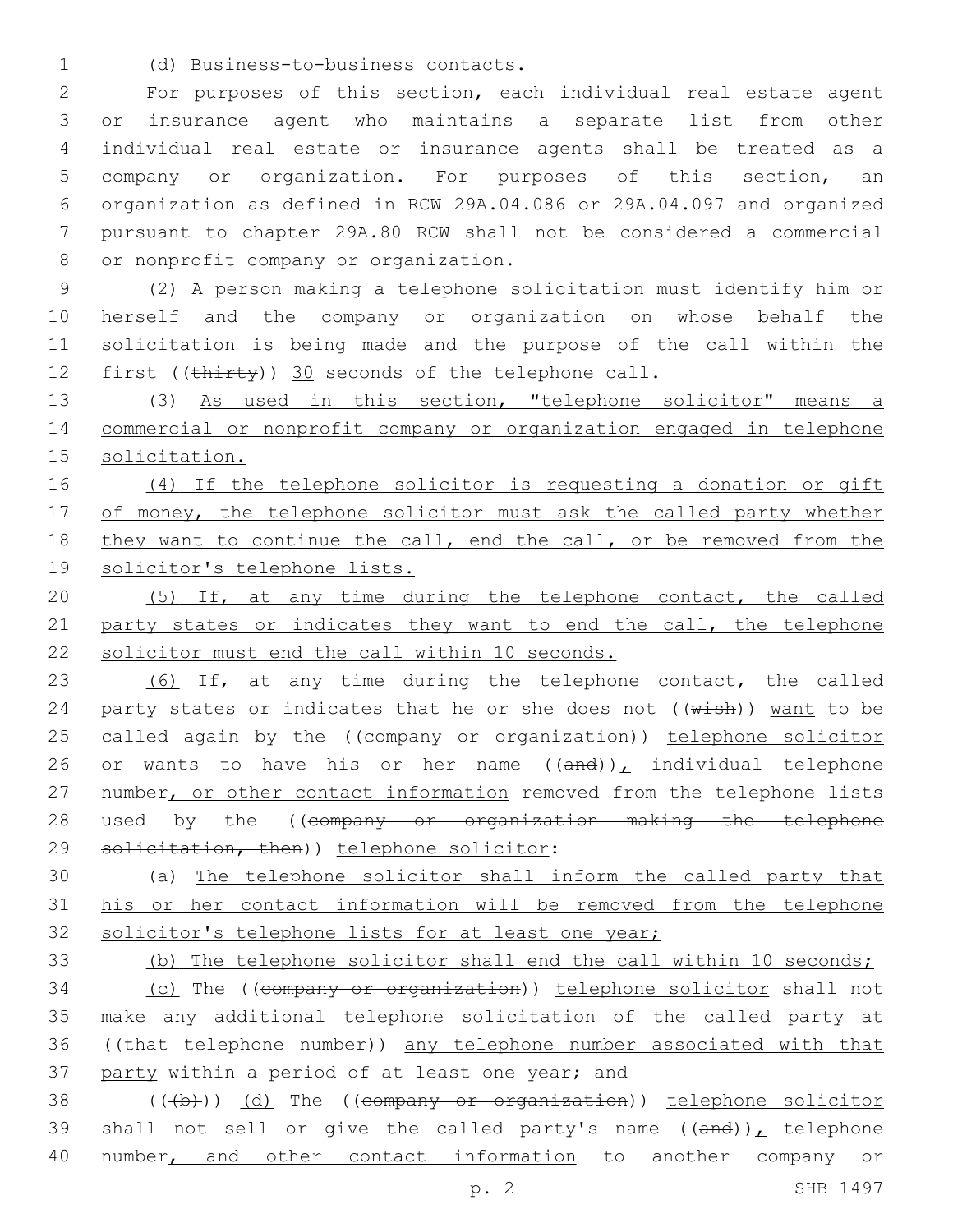1 organization: PROVIDED, That the ((company or organization)) 2 telephone solicitor may return the list, including the called party's 3 name  $((and))_L$  telephone number, and other contact information to the 4 company or organization from which it received the list.

5 (( $(4)$ )) (7) A telephone solicitor shall not place calls to any 6 person which will be received before 8:00 a.m. or after 5:00 p.m. at 7 the call recipient's local time.

8 (8) A violation of subsection (2)  $((\theta \hat{r}))_L$  (3), (4), (5), (6), or 9 (7) of this section is punishable by a fine of up to one thousand 10 dollars for each violation.

 $((+5+))$  (9) The attorney general may bring actions to enforce compliance with this section. For the first violation by any ((company or organization)) telephone solicitor of this section, the 14 attorney general shall notify the ((company)) telephone solicitor with a letter of warning that the section has been violated.

 $((+6+))$   $(10)$  A person aggrieved by repeated violations of this section may bring a civil action in superior court to enjoin future violations, to recover damages, or both. The court shall award damages of at least one hundred dollars for each individual violation of this section. If the aggrieved person prevails in a civil action 21 under this subsection, the court shall award the aggrieved person 22 reasonable attorneys' fees and cost of the suit.

 $((+7+))$   $(11)$  The utilities and transportation commission shall by rule ensure that telecommunications companies inform their residential customers of the provisions of this section. The notification may be made by (a) annual inserts in the billing statements mailed to residential customers, or (b) conspicuous publication of the notice in the consumer information pages of local 29 telephone directories.

30 **Sec. 2.** RCW 19.158.040 and 2002 c 86 s 284 are each amended to 31 read as follows:

 In addition to the unprofessional conduct described in RCW 18.235.130, the director of the department of licensing may take disciplinary action for any of the following conduct, acts, or conditions:35

36 (1) It shall be unlawful for any person to engage in unfair or 37 deceptive commercial telephone solicitation.

38 (2) A commercial telephone solicitor shall not place calls to any 39 ((residence)) person which will be received before 8:00 a.m. or after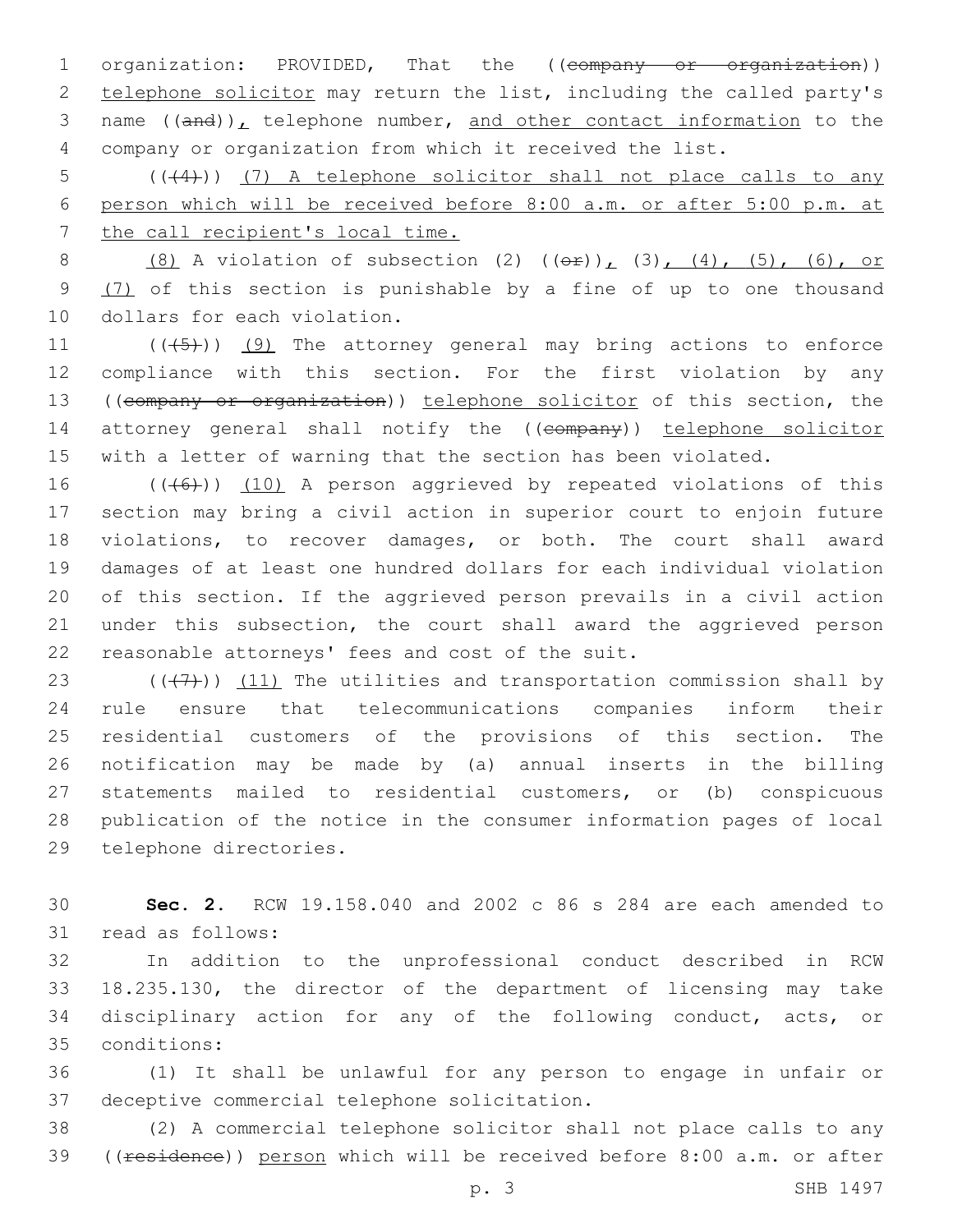((9:00)) 5:00 p.m. at the ((purchaser's)) call recipient's local 2 time.

 (3) A commercial telephone solicitor may not engage in any conduct the natural consequence of which is to harass, intimidate, or torment any person in connection with the telephone call.

 (4) A person making a telephone solicitation must identify him or herself and the company or organization on whose behalf the solicitation is being made and the purpose of the call within the first 30 seconds of the telephone call.

 (5) A commercial telephone solicitor must end a call within 10 seconds if the called party states or indicates they want to end the call.

 (6) A commercial telephone solicitor must promptly implement a 14 call recipient's statement or indication they do not want to be 15 called again, or want to be removed from the telephone lists used by 16 the company or organization making the telephone solicitation.

 **Sec. 3.** RCW 19.158.110 and 1989 c 20 s 11 are each amended to 18 read as follows:

 (1) ((Within the first minute of the telephone call, a commercial 20 telephone solicitor or salesperson shall:

21 (a) Identify himself or herself, the company on whose behalf the 22 solicitation is being made, the property, goods, or services being 23 sold; and

 (b) Terminate the telephone call within ten seconds if the purchaser indicates he or she does not wish to continue the conversation)) A person making a telephone solicitation must identify him or herself and the company or organization on whose behalf the solicitation is being made and the purpose of the call within the 29 first 30 seconds of the telephone call.

 (2) If, at any time during the telephone contact, the called party states or indicates that he or she wants to end the call, the telephone solicitor must end the call within 10 seconds.

 (3) If at any time during the telephone contact, the 34 ((purchaser)) called party states or indicates that he or she does 35 not  $((\text{wish}))$  want to be called again by the commercial telephone 36 solicitor or wants to have his or her name  $((and))_L$  individual 37 telephone number, or other contact information removed from the telephone lists used by the commercial telephone solicitor: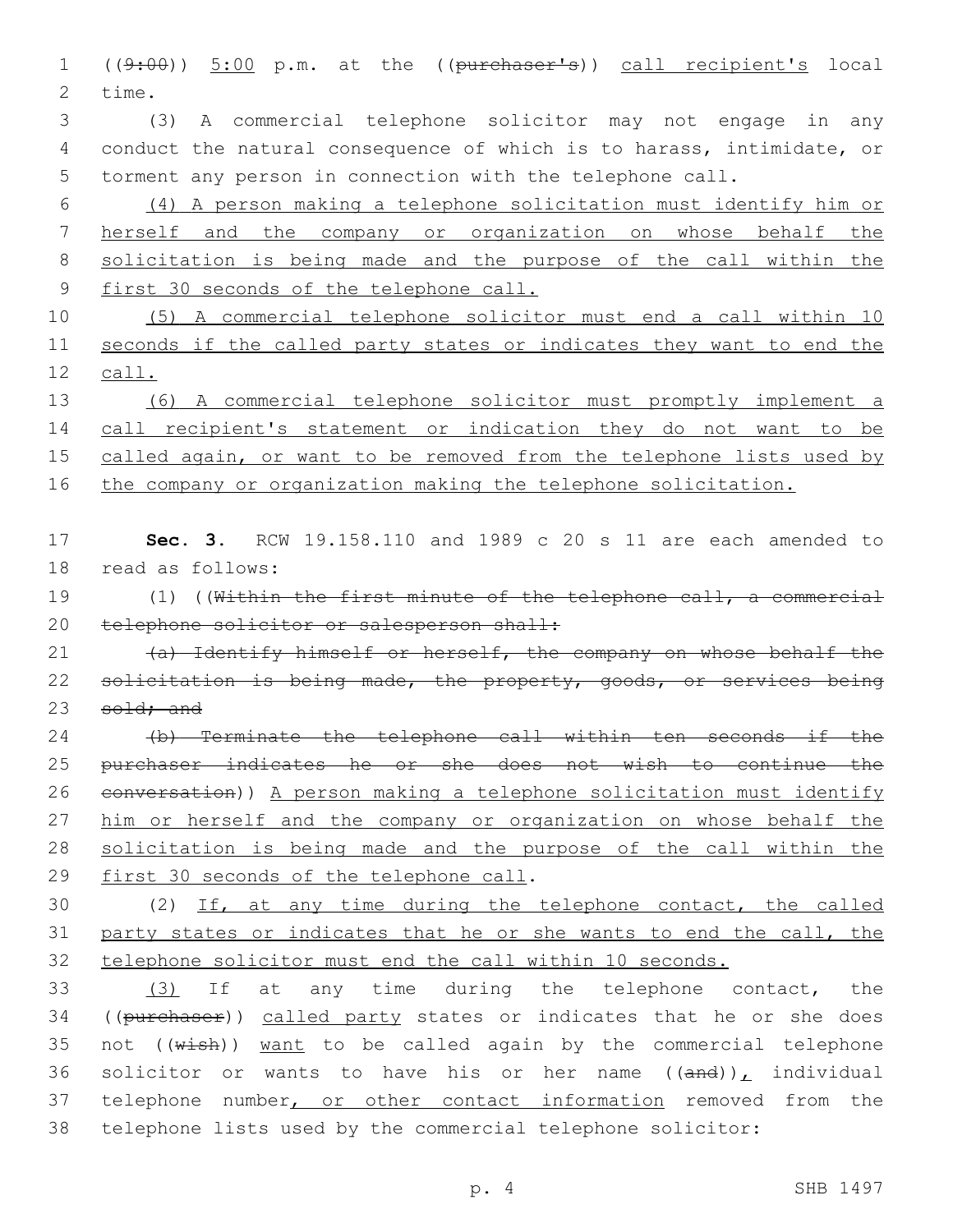1 (a) The commercial telephone solicitor shall inform the called 2 party that his or her contact information will be removed from the 3 telephone solicitor's telephone lists for at least one year;

4 (b) The commercial telephone solicitor shall end the call within 5 10 seconds;

6 (c) The commercial telephone solicitor shall not make any 7 additional commercial telephone solicitation of the called party at 8 ((that)) any telephone number associated with that party within a 9 period of at least one year; and

10 (((b))) (d) The commercial telephone solicitor shall not sell or 11 give the called party's name  $((and))_L$  telephone number, or other 12 contact information to another commercial telephone solicitor: 13 PROVIDED, That the commercial telephone solicitor may return the 14 list, including the called party's name  $((and))_L$  telephone number, 15 and other contact information to the company or organization from 16 which it received the list.

17 (((43))) (4) A commercial telephone solicitor shall not place 18 calls to any person which will be received before 8:00 a.m. or after 19 5:00 p.m. at the call recipient's local time.

 (5) The utilities and transportation commission shall by rule ensure that telecommunications companies inform their residential customers of the provisions of this section. The notification may be 23 made by:

24 (a) Annual inserts in the billing statements mailed to 25 residential customers; or

26 (b) Conspicuous publication of the notice in the consumer 27 information pages of local telephone directories.

 ( $(44)$ ))  $(6)$  If a sale or an agreement to purchase is completed, the commercial telephone solicitor must inform the purchaser of his or her cancellation rights as enunciated in this chapter, state the registration number issued by the department of licensing, and give 32 the street address of the seller.

33  $((+5+))$   $(7)$  If, at any time prior to sale or agreement to 34 purchase, the commercial telephone solicitor's registration number is 35 requested by the purchaser, it must be provided.

 $36$  (( $(46)$ )) (8) All oral disclosures required by this section shall 37 be made in a clear and intelligible manner.

38 NEW SECTION. **Sec. 4.** A new section is added to chapter 19.158 39 RCW to read as follows: